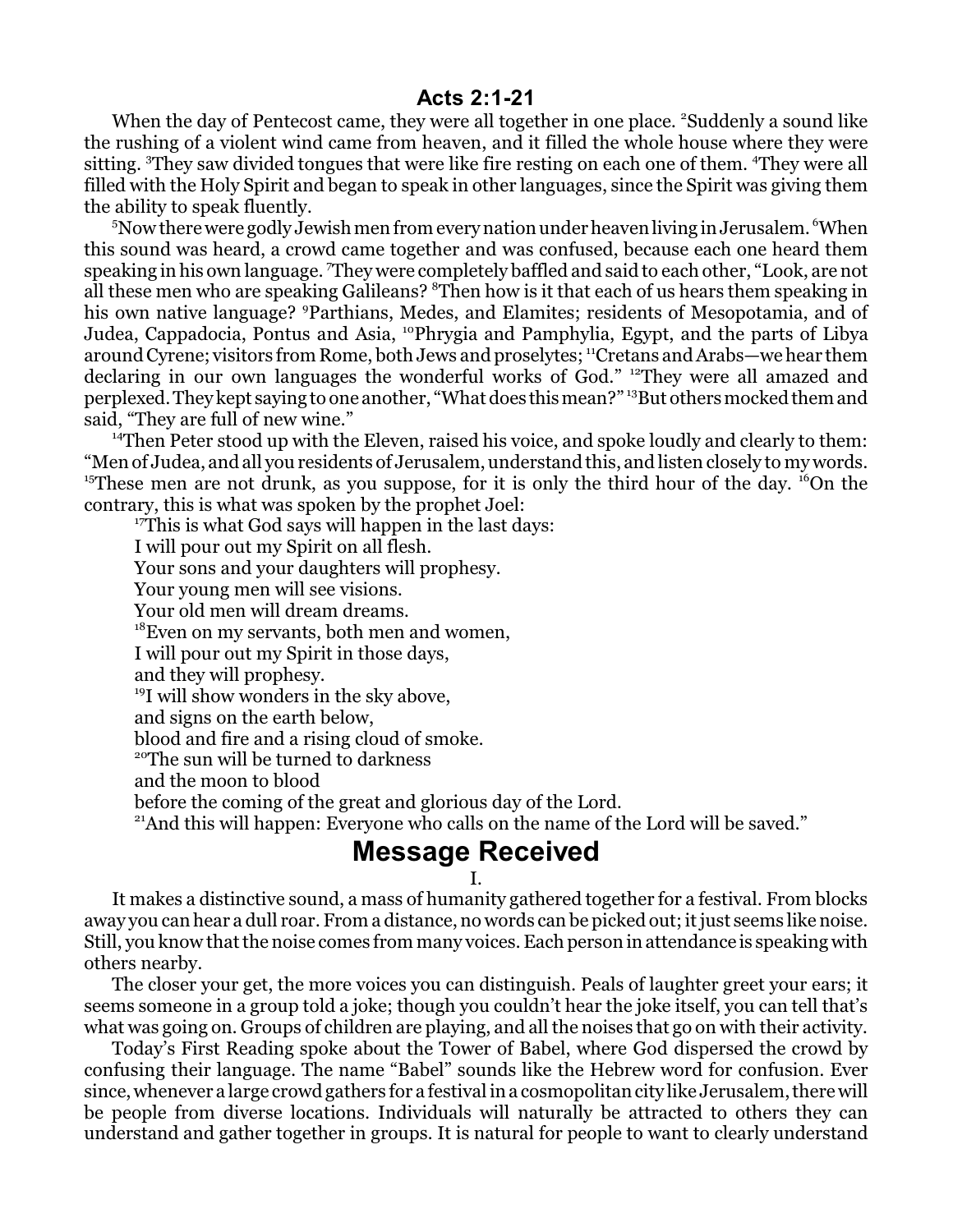one another.

God is a God who wants to communicate. He is a God who wants to be clearly understood. He actually speaks quite plainly to us. After the Great Flood, God had told Noah and his descendants to spread out and fill the earth. Not long after the flood was over, many of them clustered together in defiance of God's command and decided to build their great tower. In messing up *their* communications by giving them many differentlanguages rather than one common language, God reinforced his communication to them that they were to disburse.

II.

"When the day of Pentecost came..." (Acts 2:1, EHV). Contrary to popular belief by Christians today, Pentecost was not some new festival that only came about on this special day of the outpouring ofthe Holy Spirit. Pentecost was a festival dating back all the way to the time of Moses. This festival was the time the Jews celebrated and gave thanks to God for the harvest of new grain. It was one of the three major festivals in Jewish religious life. On these major festivals, people of Jewish decent made their way to Jerusalem to worship atthe temple. Many came from all over the Mediterranean world, where they had adopted the languages of the places they lived.

"When the day of Pentecost came, they were all together in one place" (Acts 2:1, EHV). The followers of Jesus were all there in Jerusalem for this festival, too. The Eleven remaining from the close disciples were certainly in this group. The group was probably larger. The previous chapter of Acts tells us: "In those days...the group there numbered about 120 people" (Acts 1:15, EHV).

That whole group was gathered together in one place. It isn't hard to imagine that they might have been gathered together for a worship service. Quite likely they were having a communion service, following Jesus' directions to do this often in remembrance of him. That certainly would be a good reason for all of them to be gathered together.

"Suddenly a sound like the rushing of a violent wind came from heaven, and it filled the whole house where they were sitting. <sup>3</sup>They saw divided tongues that were like fire resting on each one of them" (Acts 2:2-3, EHV).

There was a new noise added to the festival atmosphere of Jerusalem—the sound like the rushing of a violent wind. There *wasn't* a violent wind, but it *sounded* like one. *That* got the attention of the crowds nearby. Abandoning their prior conversations and play, they set off to see what was going on.

There were divided tongues that were *like* fire resting on the believers. There wasn't fire, but there were things that *looked like* fire on their heads.

"Now there were godly Jewish men from every nation under heaven living in Jerusalem. <sup>6</sup> ... a crowd came together" (Acts 2:5-6, EHV). Remember, God is a God who wants to communicate to us. The sound of a rushing, violent wind and the sight of something that looked like tongues of fire were attention-getters. They served to bring together a large crowd of people for what was about to happen.

"They were all filled with the Holy Spirit and began to speak in other languages, since the Spirit was giving them the ability to speak fluently" (Acts 2:4, EHV). I doubt whether anyone would have thought these followers of Jesus were such language scholars that they could speak fluently in several different languages. This was clearly a miracle of communication.

"When this sound was heard, a crowd came together and was confused, because each one heard them speaking in his own language. <sup>7</sup>They were completely baffled and said to each other, 'Look, are not all these men who are speaking Galileans? <sup>8</sup>Then how is it that each of us hears them speaking in his own native language?'" (Acts 2:6-8, EHV).

The crowd was from all over the region. Though most of them were of Jewish decent, some were proselytes—that is, converts to Judaism. All of them were hearing the followers of Jesus speak in the languages native to where they lived.

III.

The Apostle Paul wrote to the Romans: "Faith comes from hearing the message, and the